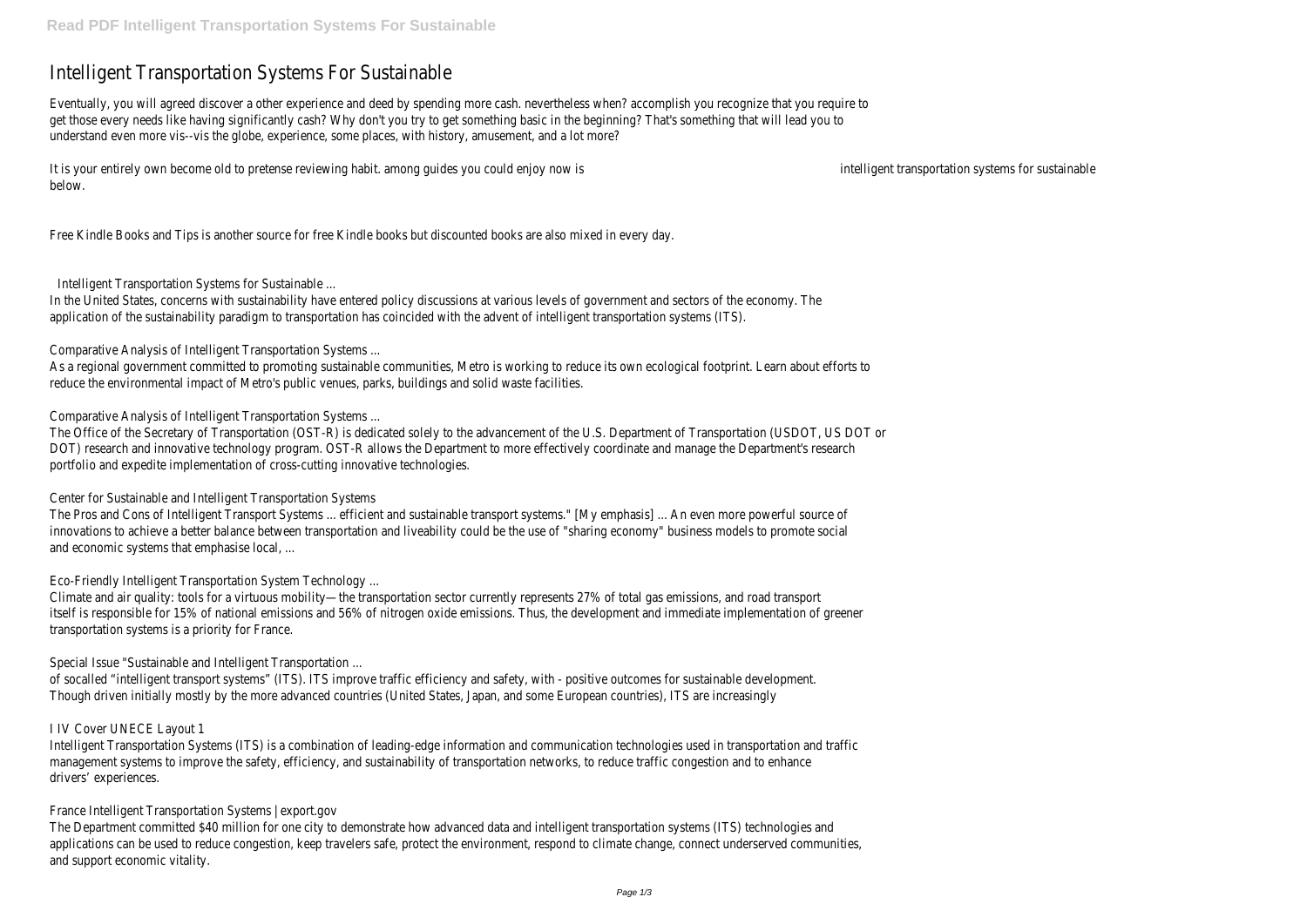Intelligent transport systems | Mobility and Transport

Intelligent transport systems: ending the gridlock ... more intelligent transport system for our cities. Based on closer collaboration between carmakers, and greater use of technology, the system ...

Intelligent Transportation Systems and the Sustainable ...

The transportation system is a highly complex system that involves and influences the daily activities of each stakeholder. Targeted at improving the performances of transport systems, the concept of an intelligent transportation system (ITS) has received increasing attention in both academic and ...

Comparative Analysis of Intelligent Transportation Systems for Sustainable Environment in Smart Cities Anandkumar Balasubramaniam 1, Anand Paul 1,\*, Won-Hwa Hong 2,\*, HyunCheol Seo 2 and Jeong ...

Intelligent Transportation Systems - Beyond Traffic: The ...

The publication "Intelligent Transport Systems for sustainable mobility", funded by SINA - Società Iniziative Nazionali Autostradali - in Italy, was produced, initiated and prepared by the UNECE Transport Division in cooperation with the secretaries of the Division. The Transport Division wishes to express its sin-

Transportation Engineering Master's Degree Program | UW ...

Intelligent Transportation Systems for Sustainable ...

A sustainable transportation system can make a good contribution to the society and environment. Carbon-neutral fuels can be used in smart cities without environmental problems and footprints of carbon.

Intelligent transport systems: ending the gridlock ...

With their ability to improve and maintain traffic management through the use of connected vehicles and real time data collection, intelligent transportation systems could be applied not only for optimizing public transport services performance but also setting the foundations for a further sustainable development.

Research track students have the opportunity to engage in cutting-edge research with renowned faculty on a broad range of topics, including traffic operations and intelligent transportation systems, sustainable transportation infrastructure, transportation safety, freight and logistics, transit and shared mobility, transportation data science ...

Intelligent Transportation Systems - Research - ITS ...

Eco-Friendly Intelligent Transportation System Technology for Freight Vehicles Heavy-duty freight vehicles contribute a disproportionate amount of emissions relative to the national fleet percentage and the relative vehicle miles traveled by heavy-duty freight vehicles.

Intelligent Transportation Systems | WSP

Intelligent Transport Systems (ITS) are vital to increase safety and tackle Europe's growing emission and congestion problems. They can make transport safer, more efficient and more sustainable by applying various information and communication technologies to all modes of passenger and freight transport.

Sustainability Analysis Of Intelligent Transportation Systems

Comparative Analysis of Intelligent Transportation Systems for Sustainable Environment in Smart Cities Article (PDF Available) in Sustainability 9(7) · June 2017 with 212 Reads How we measure 'reads'

Intelligent Transportation Systems For Sustainable

The Pros and Cons of Intelligent Transport Systems | Smart ...

unsustainable impacts of the congested roadway problem, Intelligent Transportation Systems (ITS) has been utilized to improve sustainable transportation systems in the world. The purpose of this thesis is to analyze the sustainable impacts and performance of the utilization of ITS in the United States.

Intelligent Transportation Systems and Sustainable ...